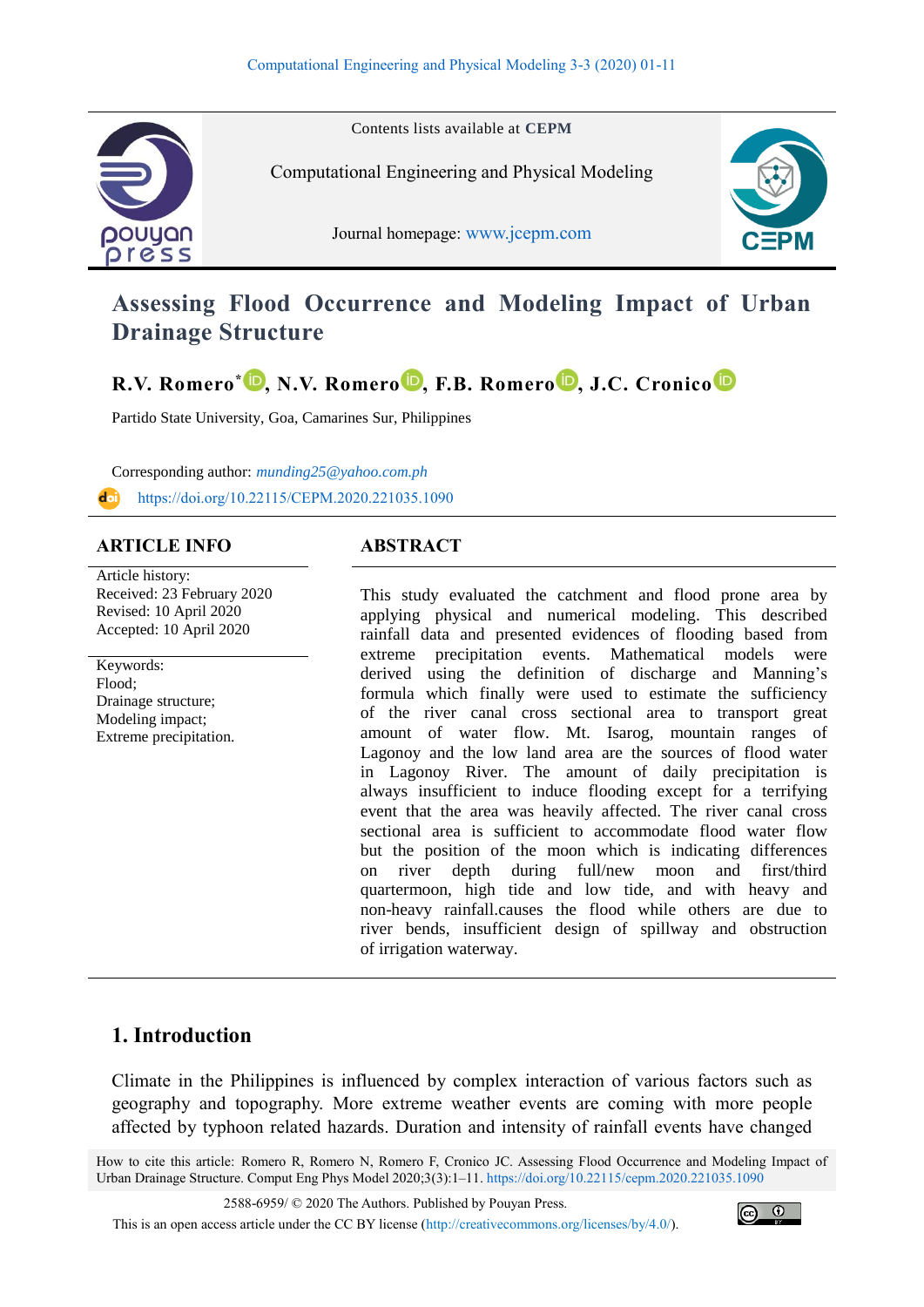that high intensity affects local waterways in terms of the generated runoff infiltrating the urban residential areas [1]. Heavy rainfall are highly localized making it difficult to estimate the probability and magnitude accurately but the intensification of extreme weather triggers the impact on the environment [2]. Bicol region in the Philippines is one of the most disasterprone areas and high-risk environment due to geophysical location and natural hazards. The municipalities of Lagonoy and San Jose in the province of Camarines Sur are frequently visited by storms and floods putting the lives of the people in vulnerability and risk [3] specifically that majority of the population are not prepared for the hazards and are not well organized for disaster risk reduction.

## **2. Research objectives**

The paper entitled "Assessing Flood Occurrence and Modeling Impact of Urban Drainage Structure" evaluated the catchment and flood-prone area applying physical and numerical modeling. Mathematical models were derived using the definition of discharge and Manning's formula which finally were used to estimate the sufficiency of the river canal cross-sectional area to transport a large amount of water flow.

## **3. Methodology**

The study area are the low lying villages of San Jose and Lagonoy, Camarines Sur specifically in Sabang, Dolo, Kinalansan of San Jose and Sta. Maria, Binanuanan, Loho, San Ramon and Burabod of the municipality of Lagonoy, Camarines Sur. Some upper villages of Goa, Camarines Sur were covered for they are passages of surface water flow. The two and three dimension maps of these areas were significantly analyzed by physical modeling. Precipitation was investigated by collecting rainfall data using rain gauges in year 2018. The derivation of the mathematical model was based on discharge and Manning's formula. The highest recorded rainfall was employed in assessing flood event using the derived mathematical models which eventually was used in analyzing the adequacy of the river channel before the rainwater was discharge into the ocean. Remote sensing was applied. The

RTK COMNAV T-300 was helpful in finding significant coordinates of the river. A nomenclature table was established to facilitate understanding of the terminologies used.

## **4. Results and findings**

### 4.1. The catchment and the flood prone area

The flood water sources were classified into three areas. Mt. Isarog is an area (A-1) that the precipitation water came from the slope of the mountain flowing towards Lagonoy river. The mountain ranges of Lagonoy is a catchment area (A-2) that collects rain water to flow towards Lagonoy river. In low land area (A-3), precipitation water flow in the surface down the ocean. A-1 was estimated to have an area of  $90.5 \text{ km}^2$ , while A-2 has 110.08 km<sup>2</sup> and A-3 as  $53.71 \text{ km}^2$  The flood prone area has  $12.24 \text{ km}^2$ . Mapping based studies and analyses at different spatial scales was used to identify flood prone areas and estimate their vulnerability. This is the area where most effective risk mitigation measures be enforced [4] .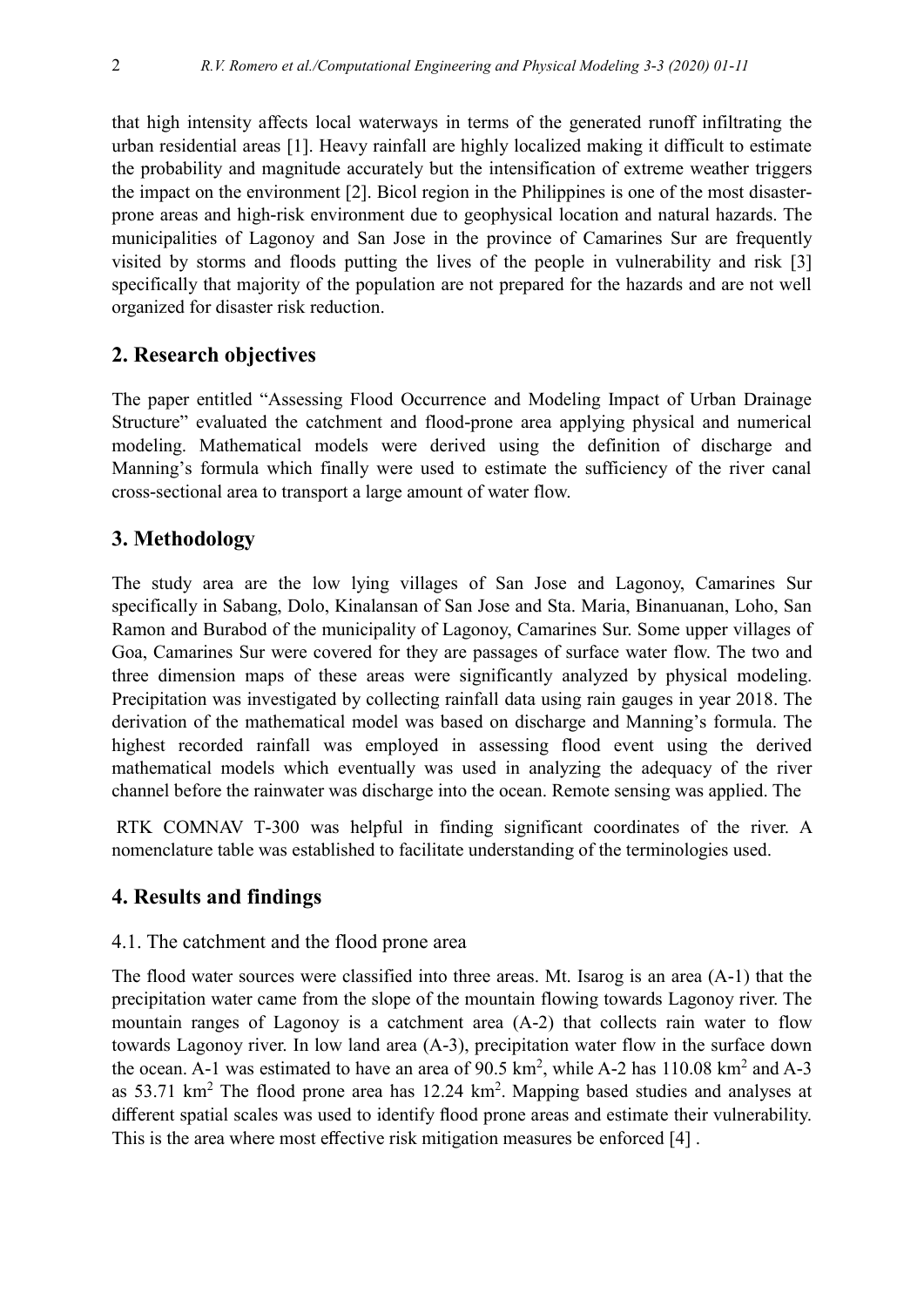| <b>Table 1</b>                   |  |
|----------------------------------|--|
| Nomenclature used in this study. |  |

| Variable       | Definition                                                                 | Unit<br>of      |
|----------------|----------------------------------------------------------------------------|-----------------|
|                |                                                                            | measure         |
| RTK COMNAV T-  | A surveying instrument used to determine the coordinate of significant     |                 |
| 300            | parts of the river                                                         |                 |
| $A-1$          | The catchment area on portion of Mt. Isarog                                | km <sup>2</sup> |
| $A-2$          | The catchment area on portion of mountain ranges of Lagonoy                | km <sup>2</sup> |
| $A-3$          | The catchment area on lower portion of Mt. Isarog                          | km <sup>2</sup> |
| $\mathbf n$    | The Manning's roughness coefficient in the main channel considered as      |                 |
|                | with some weeds and stone, $n = 0.035$ .                                   |                 |
| $Q_{\rm a}$    | The discharge that the volume of precipitation water was accumulated for a | $m^3/s$         |
|                | period of time.                                                            |                 |
| $Q_d$          | The river discharge in the area of observation.                            | $m^3/s$         |
| V              | The volume of precipitation water accumulated within twenty four hours     | m <sup>3</sup>  |
| P              | The amount of precipitaion in the area of observation.                     | Mm              |
| t              | The time covered to accumulate water in the catchment area. It is also the | H               |
|                | time needed to discharge the accumulated precipitation water that no       |                 |
|                | flooding will occur.                                                       |                 |
| $V_a$          | The average velocity of the rain water to flow down from surface to river  | m/s             |
|                | canal and into the ocean.                                                  |                 |
| $V_1$          | The velocity of the surface water in A-1                                   | m/s             |
| V <sub>2</sub> | The velocity of the surface water in A-2                                   | m/s             |
| $A_c$          | The computed cross sectional area at the river flow                        | m <sup>2</sup>  |
| $A_{a}$        | The actual cross sectional area at the opening of the river channel        | m <sup>2</sup>  |
| $R_1$          | The computed hydraulic radius at $A-1 = 1.76$ m                            | m               |
| $R_2$          | The computed hydraulic radius at $A-2 = 1.83$ m                            | m               |
| $R_3$          | The computed hydraulic radius at $A-3 = 0.10$ m                            | m               |
| $S_1$          | The slope at $A-1 = 8.5\%$                                                 | $\frac{0}{0}$   |
| $S_2$          | The slope at $A-2 = 1.6\%$                                                 | $\frac{0}{0}$   |
| $S_3$          | The slope at $A-3 = 1.2\%$                                                 | $\frac{0}{0}$   |
| <b>ETHR</b>    | The estimated time that precipitation water accumulated                    | H               |
| $\mathbf d$    | The lowest depth of the investigated portion of the river canal            | m               |
| $P-1$          | The first studied portion that flooding occur.                             |                 |
| $P-2$          | The second studied portion.                                                |                 |
| $P-3$          | The third studied portion.                                                 |                 |



**Fig. 1.** The catchment and the flood prone areas.

#### 4.2. The rainfall data

The daily precipitation was observed from January to December of year 2018. The data shown in Table 1 reveals that in most cases the daily precipitations are insufficient to induce flooding. Most of the days the precipitation are low. The lowest is zero which is happening every month. The extreme, second and third highest precipitation occurred on the month of December (298 mm on December 29, 151 mm on December 28 and 121 mm on December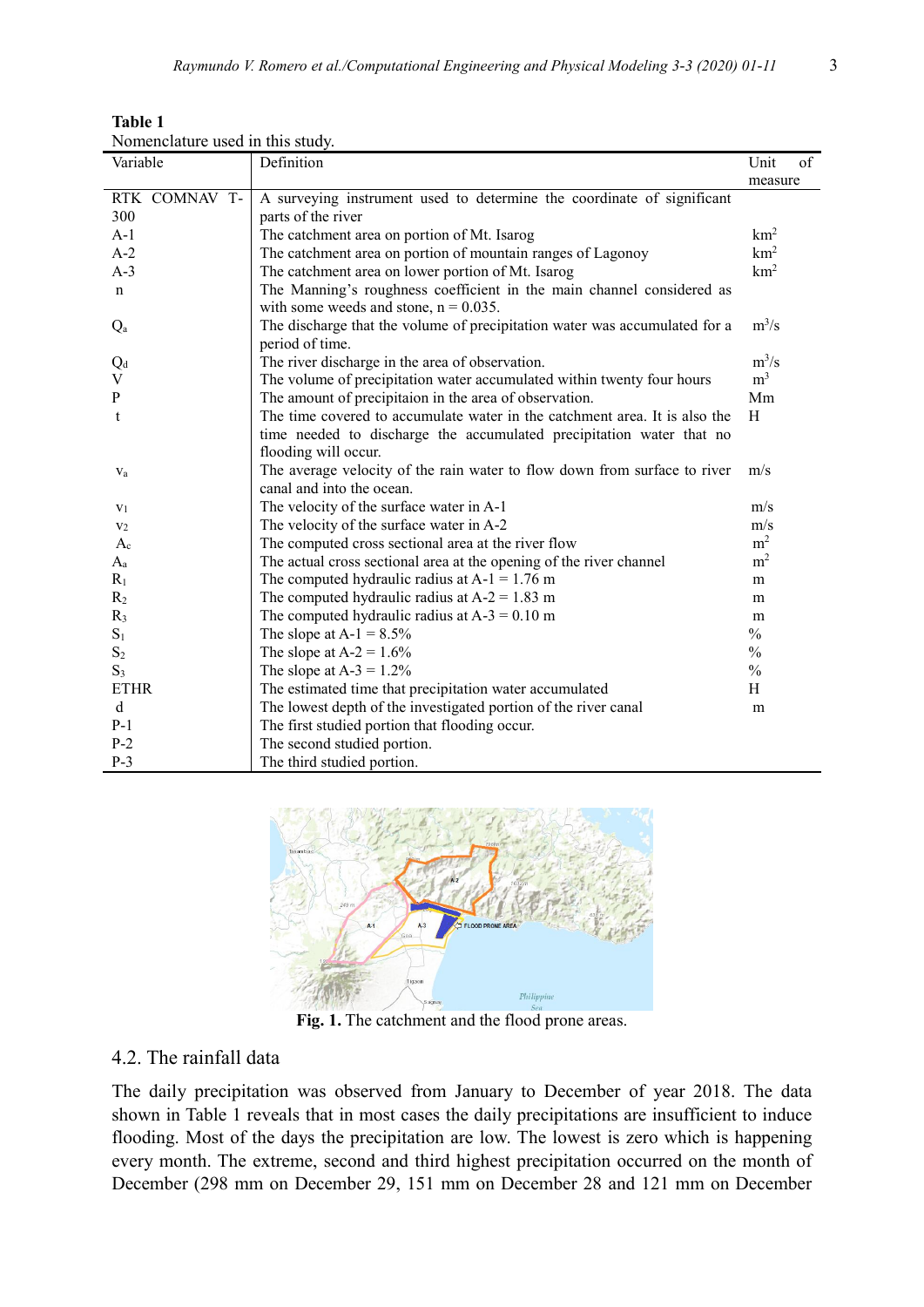23) while the fourth highest was January 12 with 144 mm precipitation. Observations on the other months do not exhibit large amount of precipitation. However, the worst flooding that happened in the area was dated January 12. It was this fourth highest precipitation event that evedencies of floodings significantly occurred. Precipitation patterns with tendency towards greater and more frequent extreme precipitation is needed to be analyzed for this can produce costly impacts in areas like flood management, hydraulic structures, water availability throughout the year, agricultural production, ecosystems, and human health [5]. Extreme precipitation is a leading cause of flash flooding and is almost exclusively convective [6].

| Day                     | Month              |                  |                  |                  |                  |                  |                  |                          |                  |                  |                          |                  |
|-------------------------|--------------------|------------------|------------------|------------------|------------------|------------------|------------------|--------------------------|------------------|------------------|--------------------------|------------------|
|                         | Jan                | Feb              | Marc             | Apri             | May              | June             | July             | Aug                      | Sept             | Oct              | Nov                      | Dec              |
|                         |                    |                  | $\,$ h           | 1                |                  |                  |                  |                          |                  |                  |                          |                  |
|                         | Precipitation (mm) |                  |                  |                  |                  |                  |                  |                          |                  |                  |                          |                  |
| $\mathbf{1}$            | 61                 | 1                | 1                | $\mathbf{0}$     | $\overline{8}$   | $\overline{0}$   | $\overline{17}$  | $\mathbf{1}$             | $\mathbf{0}$     | 6                | $\boldsymbol{0}$         | $\overline{13}$  |
| $\overline{2}$          | $\boldsymbol{0}$   | 10.2             | $\sqrt{2}$       | $\mathbf{1}$     | $\mathbf{1}$     | 11               | $\boldsymbol{0}$ | $\boldsymbol{0}$         | 23               | $\overline{4}$   | $\boldsymbol{0}$         | $\overline{2}$   |
| 3                       | $\boldsymbol{0}$   | 10.4             | 5                | $\mathbf{1}$     | $\mathbf{0}$     | $\overline{0}$   | $\boldsymbol{0}$ | $\boldsymbol{0}$         | $\mathbf{1}$     | 15               | $\mathbf{1}$             | 11               |
| $\overline{\mathbf{4}}$ | $\boldsymbol{0}$   | $\overline{a}$   | $\boldsymbol{0}$ | 5                | $\boldsymbol{0}$ | $\boldsymbol{0}$ | $\boldsymbol{0}$ | 16                       | $\boldsymbol{0}$ | $\boldsymbol{0}$ | $\mathbf{1}$             | $\boldsymbol{0}$ |
| 5                       | $\boldsymbol{0}$   | 8                | $\boldsymbol{0}$ | $\boldsymbol{0}$ | 43               | $\overline{2}$   | $\boldsymbol{0}$ | $\overline{0}$           | $\mathfrak{Z}$   | $\mathbf{1}$     | 75                       | $\boldsymbol{0}$ |
| 6                       | $\boldsymbol{0}$   | 4                | $\boldsymbol{0}$ | 6                | $\boldsymbol{0}$ | 18               | 6                | 24                       | $\mathbf{1}$     | $\boldsymbol{0}$ | $8\,$                    | $\overline{2}$   |
| 7                       | $\boldsymbol{0}$   | $\boldsymbol{0}$ | $\boldsymbol{0}$ | $\overline{3}$   | $\boldsymbol{0}$ | $\mathbf{1}$     | $\overline{3}$   | 5                        | $\boldsymbol{0}$ | $\boldsymbol{0}$ | $\mathbf{1}$             | $\boldsymbol{0}$ |
| 8                       | $\boldsymbol{0}$   | $\boldsymbol{0}$ | $\boldsymbol{0}$ | 20               | $\mathbf{1}$     | 8                | 30               | $\boldsymbol{0}$         | $\boldsymbol{0}$ | $\boldsymbol{0}$ | $\mathbf{1}$             | $\boldsymbol{7}$ |
| 9                       | $\boldsymbol{0}$   | $\boldsymbol{0}$ | 29               | 23               | $\boldsymbol{0}$ | 58               | $\boldsymbol{0}$ | $\boldsymbol{0}$         | $\boldsymbol{0}$ | $\boldsymbol{0}$ | 23                       | $\boldsymbol{0}$ |
| 10                      | $\boldsymbol{0}$   | $\boldsymbol{0}$ | 15               | $\boldsymbol{0}$ | $\mathbf{0}$     | 12               | 5                | $\boldsymbol{0}$         | $8\,$            | $\boldsymbol{0}$ | $\boldsymbol{0}$         | $\boldsymbol{0}$ |
| 11                      | 18                 | $\mathbf{0}$     | 7                | $\boldsymbol{0}$ | $\boldsymbol{0}$ | $\overline{4}$   | 5                | $\boldsymbol{0}$         | 5                | $\boldsymbol{0}$ | $\mathbf{0}$             | $\mathbf{0}$     |
| 12                      | 144                | 36               | 6                | 1                | $\boldsymbol{0}$ | $\boldsymbol{0}$ | 31               | $\boldsymbol{0}$         | $\overline{3}$   | $\boldsymbol{0}$ | 33                       | $\boldsymbol{0}$ |
| 13                      | 15                 | 31               | $\boldsymbol{0}$ | $\overline{2}$   | 16               | $\overline{3}$   | 30               | $\boldsymbol{0}$         | 46               | $\blacksquare$   | $\boldsymbol{0}$         | 20               |
| 14                      | 14                 | $\boldsymbol{7}$ | 0.10             | $\boldsymbol{0}$ | $\mathbf{1}$     | $\boldsymbol{0}$ | $\boldsymbol{0}$ | $\mathbf{1}$             | $71\,$           | $\overline{a}$   | $\boldsymbol{0}$         | 34               |
| 15                      | 32                 | $\boldsymbol{0}$ | 28               | 1                | 17               | $\boldsymbol{0}$ | $\boldsymbol{0}$ | $\overline{\phantom{m}}$ | 23               | $\overline{a}$   | $\boldsymbol{0}$         | 11               |
| 16                      | 42                 | $\boldsymbol{0}$ | $\sqrt{2}$       | $\mathbf{1}$     | $\boldsymbol{0}$ | $\boldsymbol{0}$ | 6                | ÷,                       | $\tau$           | L,               | 17                       | 32               |
| 17                      | 55                 | $\boldsymbol{0}$ | $\mathfrak{Z}$   | $\boldsymbol{0}$ | $\boldsymbol{0}$ | $\boldsymbol{0}$ | 25               | $\overline{\phantom{0}}$ | $\boldsymbol{0}$ |                  | $\boldsymbol{0}$         | 25               |
| 18                      | 8                  | $\boldsymbol{0}$ | $\boldsymbol{0}$ | $\boldsymbol{0}$ | $\boldsymbol{0}$ | $\overline{0}$   | $\mathbf{0}$     | $\boldsymbol{0}$         | 41               | ÷                | $\,$ 8 $\,$              | $\overline{3}$   |
| 19                      | 10                 | $\boldsymbol{0}$ | $\boldsymbol{0}$ | 3                | $\boldsymbol{0}$ | 32               | $\boldsymbol{0}$ | $\boldsymbol{0}$         | $8\,$            |                  | $\boldsymbol{0}$         | $\mathbf{1}$     |
| 20                      | 23                 | 13               | $\boldsymbol{0}$ | $\mathbf{0}$     | $\boldsymbol{0}$ | $\overline{0}$   | $\boldsymbol{0}$ | $\boldsymbol{0}$         | 6                |                  | $\overline{4}$           | 55               |
| 21                      | $\overline{4}$     | 20               | $\boldsymbol{0}$ | 3                | $\mathbf{0}$     | 51               | 8                | $\boldsymbol{0}$         | 11               | ÷,               | 51                       | $\overline{4}$   |
| 22                      | $\boldsymbol{0}$   | $\boldsymbol{0}$ | 21               | 0.5              | $\boldsymbol{0}$ | 22               | $\boldsymbol{0}$ | $\boldsymbol{0}$         | 10               | 61               | $\sqrt{6}$               | $\overline{3}$   |
| 23                      | $\mathbf{1}$       | $\boldsymbol{0}$ | 12               | $\boldsymbol{0}$ | 12               | $\overline{0}$   | $\mathbf{0}$     | $\boldsymbol{0}$         | $\boldsymbol{0}$ | $\boldsymbol{0}$ | $\mathbf{1}$             | 121              |
| 24                      | 50                 | 16               | 1                | $\boldsymbol{0}$ | $\boldsymbol{0}$ | $\boldsymbol{0}$ | $\mathbf{0}$     | $\boldsymbol{0}$         | $\boldsymbol{0}$ | $\boldsymbol{0}$ | $\overline{4}$           | 30               |
| 25                      | 105                | 21               | $\boldsymbol{0}$ | $\boldsymbol{0}$ | 29               | $\overline{0}$   | 28               | $\boldsymbol{0}$         | $\mathbf{0}$     | $\boldsymbol{0}$ | $\mathbf{1}$             | 1                |
| 26                      | 105                | $\overline{2}$   | $\boldsymbol{0}$ | $\overline{4}$   | $\boldsymbol{0}$ | $\boldsymbol{0}$ | $\boldsymbol{0}$ | $\boldsymbol{0}$         | $\boldsymbol{0}$ | $\boldsymbol{0}$ | $\frac{1}{2}$            | $\boldsymbol{0}$ |
| 27                      | 25                 | 14               | $\mathbf{1}$     | $\boldsymbol{0}$ | $\boldsymbol{0}$ | $\boldsymbol{0}$ | $\mathbf{1}$     | $\boldsymbol{0}$         | $\boldsymbol{0}$ | $\boldsymbol{0}$ | $\overline{\phantom{a}}$ | $\boldsymbol{0}$ |
| 28                      | $\mathbf{1}$       | $\boldsymbol{0}$ | $\overline{4}$   | $\boldsymbol{0}$ | $\boldsymbol{0}$ | $\mathbf{0}$     | 28               | 3                        | $\boldsymbol{0}$ | $\mathbf{1}$     | $\overline{a}$           | 151              |
| 29                      | $\boldsymbol{0}$   |                  | 20               | $\boldsymbol{0}$ | $\boldsymbol{0}$ | $\boldsymbol{0}$ | 12               | $\mathbf{1}$             | $\boldsymbol{0}$ | $\boldsymbol{0}$ | $\blacksquare$           | 298              |
| 30                      | $\sqrt{2}$         |                  | $\mathbf{9}$     | $\boldsymbol{0}$ | 6                | $\boldsymbol{0}$ | $\boldsymbol{0}$ | 13                       | $\boldsymbol{0}$ | $\boldsymbol{0}$ | $\overline{a}$           | 102              |
| 31                      | $\mathbf{0}$       |                  |                  |                  | $\overline{4}$   | $\mathbf{0}$     | 12               | 30                       | $\boldsymbol{0}$ | $\boldsymbol{0}$ | $\overline{a}$           |                  |

**Table 2**

An analysis of rainfall-runoff model is necesseary for the following reasons [7]: rainfall records are more available than streamflow records, stremflow measurement errors make the data unsatisfactory for direct frequency analysis, non stationary streamflow records can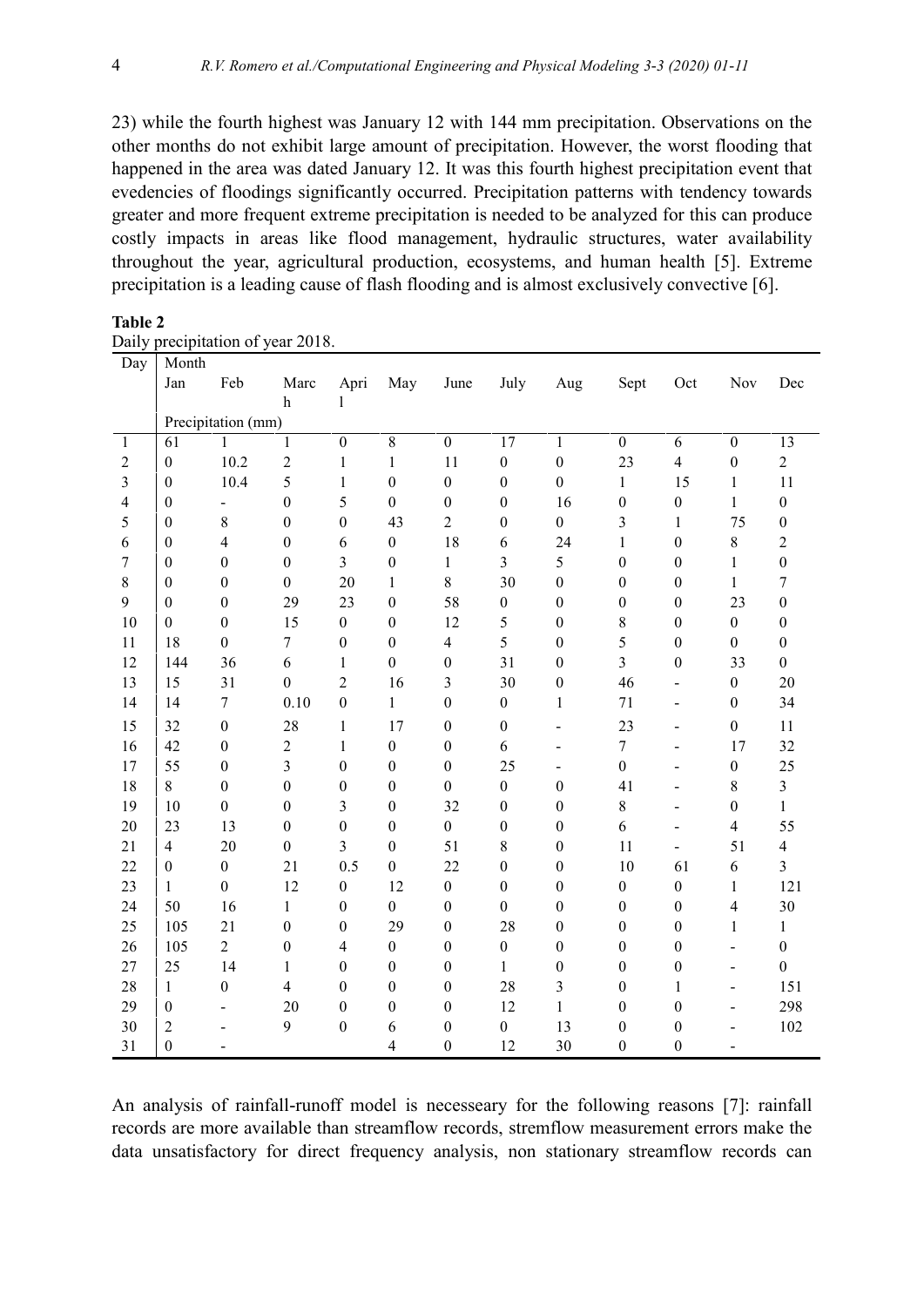render record unsatisfactory, extrapolation of rainfall record is easier than the runoff records and physical features of catchment can be incorporated in raifall-runoff model.

### 4.3. Evidences of flooding

Evidences of floodings shown in Figure 2 were collected during the fourth extreme rainfall event that occurred January 12. The flooding shown in Figure 2A and 2B happened between villages of Salog, of the municipality of Goa and Malabog of the municipality of Lagonoy. Figure 2C is a flood that happened in the village of Sta. Maria that affects a national highway. In Figure 2D, local residences were rescued in the village of Burabod. Figure 2E is a flood in the village of Sabang, Figure 2F in San Roque, Figure 2H in Telegrafo and Figure 2I in Manzana of the municipality of San Jose. The images show that the area affected by flood is widespread within the coastal and riverside villages. The presented map also shows that Lagonoy river is discharging water within the coastline.



**Fig. 2.** The January 12, 2018 flood.

Flooding is widespread, however, it was not extraordinary dated December 29, 28 and 22 that registered the first, second and third highest precipitation event respectively in year 2018.

## 4.4. The discharge mathematical model

A mathematical equation was derived based from the definition of discharge:

$$
Qa = \frac{V}{t} = \frac{AP}{t}
$$
 (1)

Application of physical modeling has found that the total cathement area is  $254,290.00$ m<sup>2</sup> and by substitution the previous eqation becomes:

$$
A_c v = \frac{10,171.60}{t}
$$
 (2)

where Qa is the discharge that precipitation flow as surface water in the catchment area during the period of accumulation. To avoid canal overflow, the amount of river discharge shall not exceed the capacity of the river cross sectional area at a particular time. The mathematical equation was established based from other definition of discharge, which satisfies equation 2.

$$
Q_d = A_c v \tag{3}
$$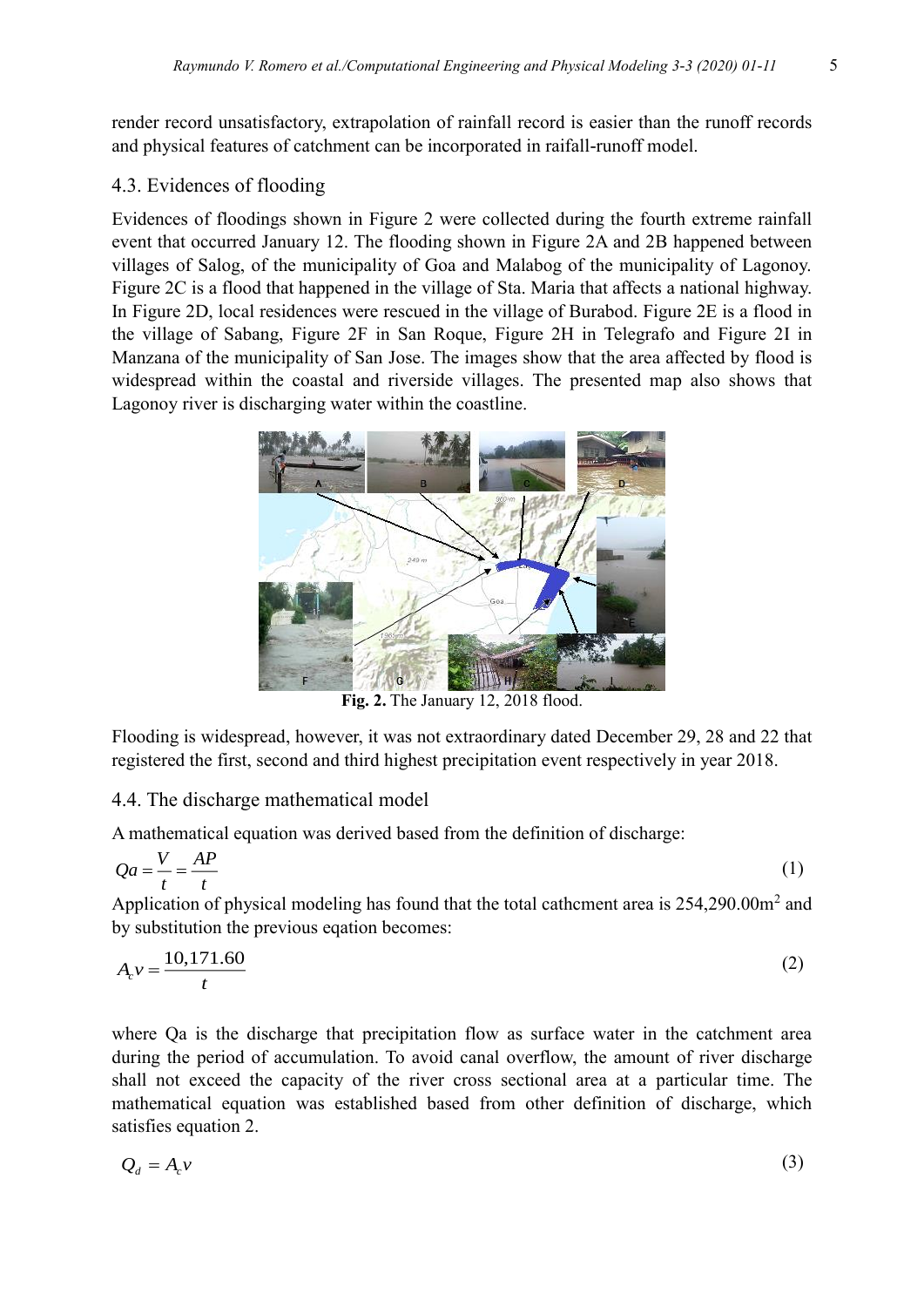but:

$$
Q_d = Q_a \tag{4}
$$

#### 4.5. Cross sectional area of the river canal

Mannings Equation was used to compute the velocity of the rivers running at specified slope. Discharge was calculated due to lack of field flow data which was based on peak flow from a defined cross section and hydraulic characteristics. Peak discharges are usually calculated using indirect method based on empirical hydraulic formula such as Manning's equation [8]. The Manning's equation is:

$$
v = \frac{1}{n} R^{2/3} S^{1/2} \tag{5}
$$

Considering the three areas of study the equation for average velocity is:

$$
v_a = \frac{v_1 + v_2 + v_3}{3}
$$
  
By substituting the velocity on each area the equation becomes:  

$$
v = \frac{1}{3} \left( R^{2/3} S_1^{1/2} + R^{2/3} S_2^{1/2} + R^{2/3} S_3^{1/2} \right)
$$

By substituting the velocity on each area the equation becomes:

$$
v_a = \frac{1}{3n} \left( R_1^{2/3} S_1^{1/2} + R_2^{2/3} S_2^{1/2} + R_3^{2/3} S_3^{1/2} \right) \tag{7}
$$

The Manning's roughness coefficient for main channels where there are evidences of some weeds and stone is  $n = 0.035$ . The derived mathematical equation for the fourth highest precipitation event assuming the cross sectional area of the river to be sufficient is shown below.

$$
\frac{10171.6}{t} = \frac{A_c}{3(0.035)} \Big( R_1^{2/3} S_1^{1/2} + R_2^{2/3} S_2^{1/2} + R_3^{2/3} S_3^{1/2} \Big)
$$
(8)

To compute for the cross sectional area, the equation was manipulated to appear as:

$$
A_c = \frac{1068.02}{t\left(R_1^{2/3}S_1^{1/2} + R_2^{2/3}S_2^{1/2} + R_3^{2/3}S_3^{1/2}\right)}
$$
(9)

Following the same process of derivation the equation of the cross sectional area for the highest precipitation event at 298mm is shown as:

$$
A_c = \frac{2210.20}{t\left(R_1^{2/3}S_1^{1/2} + R_2^{2/3}S_2^{1/2} + R_3^{2/3}S_3^{1/2}\right)}
$$
(10)

A condition was established that for a canal to be sufficient in transporting extreme precipitation water, the actual cross sectional area of the river channel shall be greater than the computed cross sectional area. If extreme precipitation events are not sufficiently represented in modeling and simulations then the observed data are not accurately represented [9].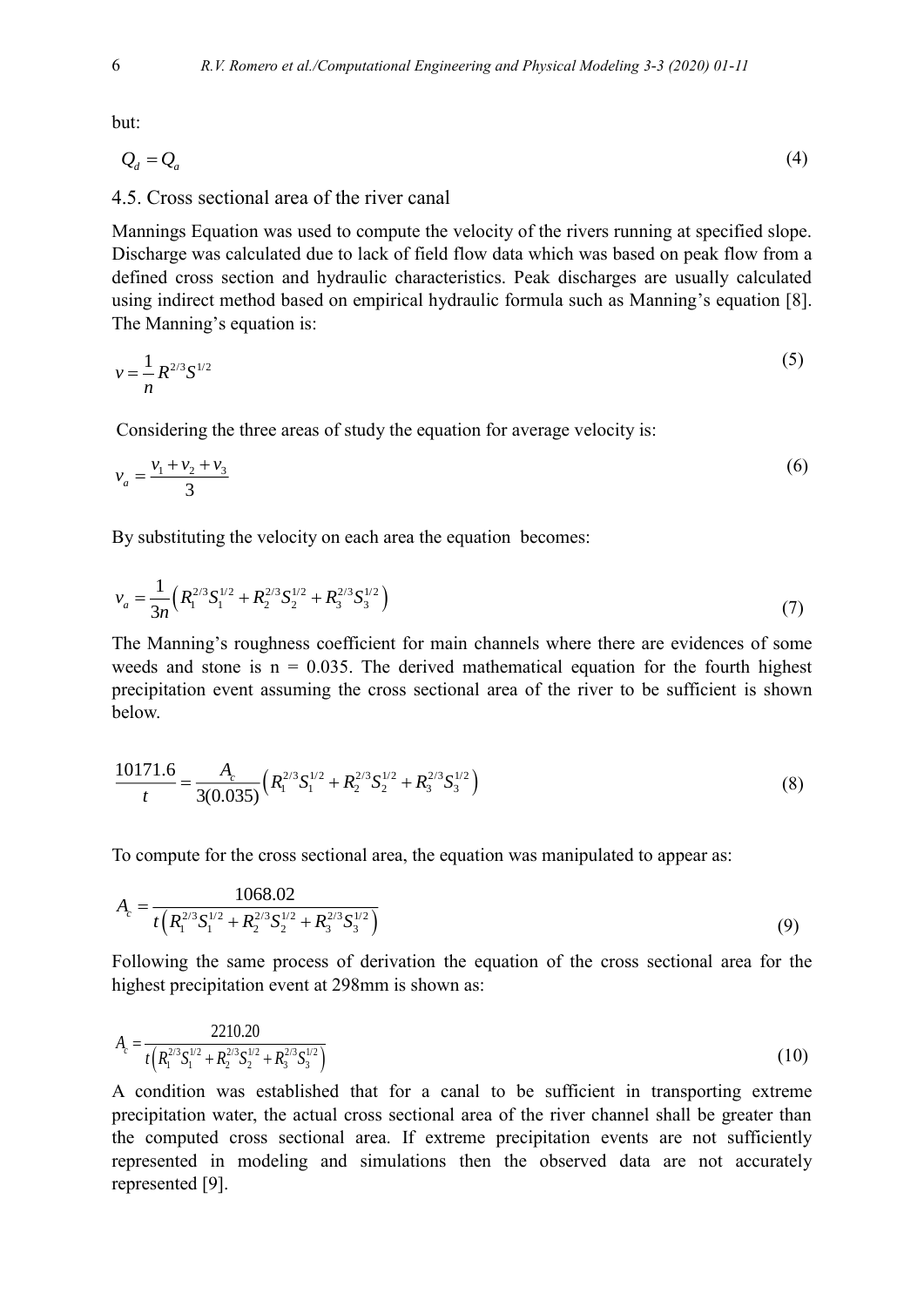### 4.6. Capacity of the river canal cross sectional area

The derived mathematical model was used to determine the sufficiency of the river canal cross sectional area at coordinates 13.722191, 123.577628 to 13.723095, 123.577282 in discharging precipitation water with assumptions that rain water was accumulated within twenty four (24) hours, six (6) hours, two (2) hours and one (1) hour. The estimated cross sectional area of the river is 1,200m<sup>2</sup>. The result is shown in the Table 3.

| Comparison between river flow (Ac) against river channel (Aa) cross sectional area. |                            |                         |          |                |                            |                         |          |                |  |  |
|-------------------------------------------------------------------------------------|----------------------------|-------------------------|----------|----------------|----------------------------|-------------------------|----------|----------------|--|--|
| <b>ETHR</b>                                                                         | 144 mm precipitation event |                         |          |                | 298 mm precipitation event |                         |          |                |  |  |
|                                                                                     | Ac<br>(m <sup>2</sup> )    | Aa<br>(m <sup>2</sup> ) | Relation | Interpretation | Ac<br>(m <sup>2</sup> )    | Aa<br>(m <sup>2</sup> ) | Relation | Interpretation |  |  |
| -24                                                                                 | 69.65                      | 1.200                   | Lesser   | Sufficient     | 144.16                     | 1.200                   | Lesser   | Sufficent      |  |  |
| 6                                                                                   | 278                        | 1.200                   | Lesser   | Sufficient     | 576.65                     | 1.200                   | Lesser   | Sufficient     |  |  |
| 2                                                                                   | 835.8                      | 1,200                   | Lesser   | Sufficient     | 1729.96                    | 1.200                   | Lesser   | Insufficient   |  |  |
|                                                                                     | 1671.6                     | 1,200                   | Lesser   | Insufficient   | 3459.92                    | 1.200                   | greater  | Insufficient   |  |  |

The table reveals that the cross sectional area of the river channel is sufficient to discharge

large amount of precipitation water even at shortest time of accumulation except for the highest event that for a one hour of rain water accumulation the cross sectional area is inssuficient. However, a 298 mm volume of rainwater accumulation is impossible to happen within one or two hours.. This means that there is no problem on the capacity of the river crosssectional area.

#### 4.7. Depth of water

The depth condition of the river canal was investigated at coordinate 13.722810, 123.574030. It was found changing during high and low tide, new moon and full moon and during rainy and non-rainy days. The condition is shown in Table 4.

#### **Table 4**

**Table 3**

River depth at high and low tide, rainy and non-rainy, full/new moon and first/third quarter moon.

| Condition | Full/New moon  |                       |                | First/third quarter moon |  |  |
|-----------|----------------|-----------------------|----------------|--------------------------|--|--|
|           | heavy rainfall | non-heavy<br>rainfall | heavy rainfall | non-heavy<br>rainfall    |  |  |
| High tide | 5.00d          | 2.50d                 | 2.50d          | 1.67d                    |  |  |
| Low tide  | 2.33d          | 1.67d                 | 1.33d          |                          |  |  |

At low tide and first/third quartermoon, the condition of the river depth reaches up to 1.33 times deeper than non-rainy days.but at full/new moon is reaching up to 1.67 and 2.33 times deeper on non-rainy and rainy days respectively. During high tide the river depth could reach up to 1.67 and 2.50 times deeper on non-rainy and rainy days respectively at first/.third quarter moon but is reaching up to 2.50 and 5.00 times deeper on non-rainy and rainy days respectively at full/new moon. The conditions were supported that tidal ranges varies from 1.0 to 12.0 meters [10] however the mean sea level rise which is of great importance in the analysis of coastal flooding is ranging from 0.50 to 10.00 meters [11] while it was clarified that at 12.00 meters sea level rise, the no flood level dissipitation begins to plateau while the flood level dissipitation continues to rise [12].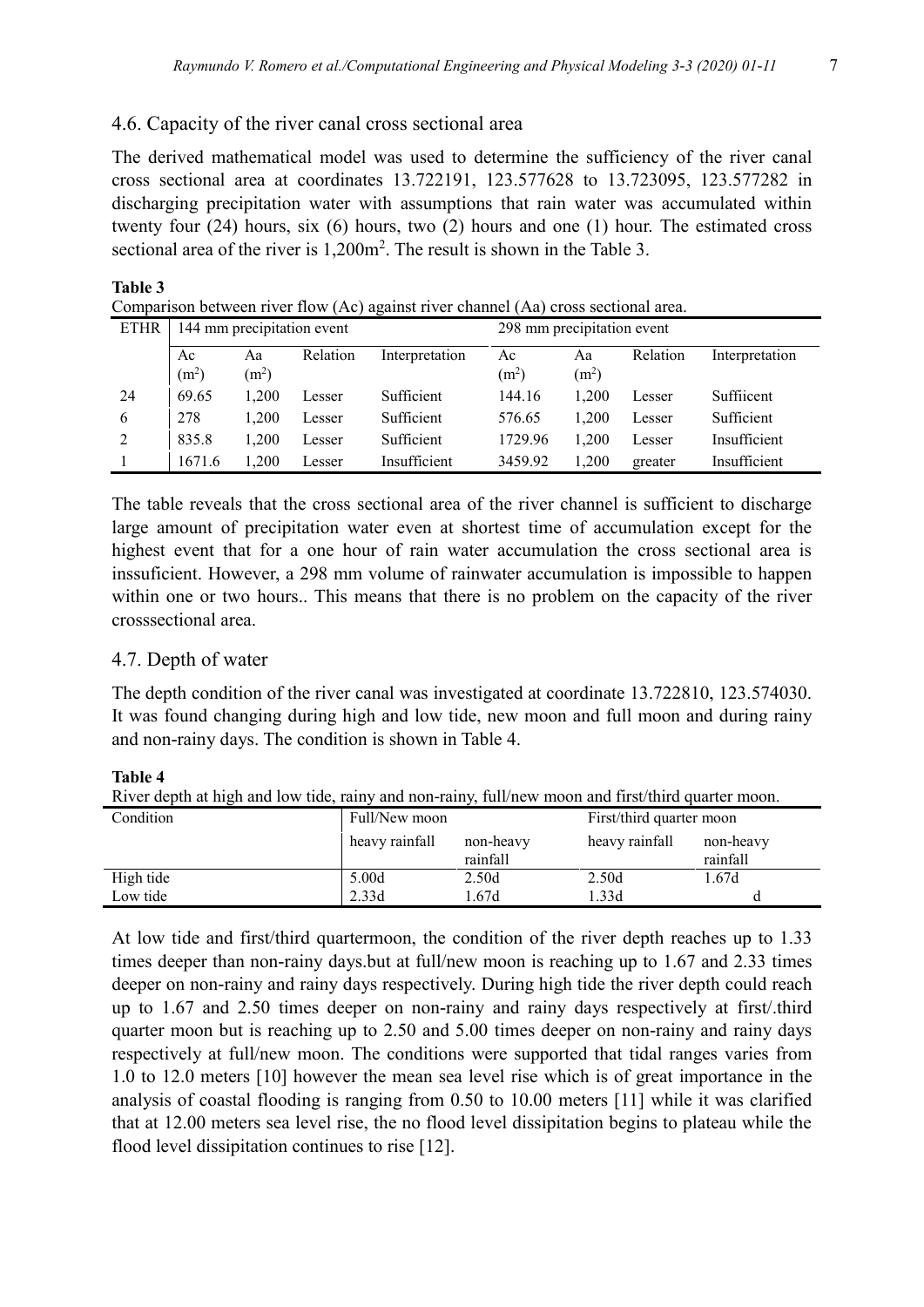## 4.8. Causes of flood

Flooding occurs if the amount of precipitation exceeds the evaporation rate and infiltration capacity of the soil [13] however it is caused by multiple factors like human causes by putting up building structures on water ways, inappropriate disposal of waste, soil compaction due to vehicular and human movements or hydro meteorological causes such as excessive rain fall, poor drainage system, high rate of soil water holding capacity [14]. The causes of flooding in P-1 is due to river bends of Lagonoy river (See Figure 3). Exceesive amount of rainfall makes runoff water overflows to the floodplain areas. When the pressure gradient overcomes the centrifugal force in river bends, a stream is formed inside the section in transverse direction. Erosion of river walls which occurred in old rivers contributes a lot of damages in land around the river. The structures create false rivers right-of-way that consequently decreases the potential use of land [15]. Large amplitude and wavelength of river meandering resulted to large area of floodplain.



**Fig. 3.** Portions of Flood Affected Areas.

Other causes of flooding is the constructed spillway which is located at coordinate 13.745549, 123.502383. The structure serves as road to connect two villages. The spillway is designed to safely convey floods to the watercourse downstream [16], but is inadequate to convey large volume of water flow.



**Fig. 4.** River bends and the spillway.

River meandering and the effect of high tide causes flooding on the coastal villages (P-2). The sea water that enters the river canal is blocking the exit of large volume of runoff resulting water level to rise. Tides affect water levels and current speeds in rivers as they approach the ocean [17]. The effects can reach much farther inland sometimes at hundreds of kilometers than the brackish, where salty seawater mixes with fresh river water. In the local setting, the affected areas are the coastal villages of Sabang, Dolo, Kinalansan and Burabod.

Insufficient design and location of irrigation waterway causes flooding in P-3. The location that the canal have to discharge water into the sea is obstructed by houses and buildings.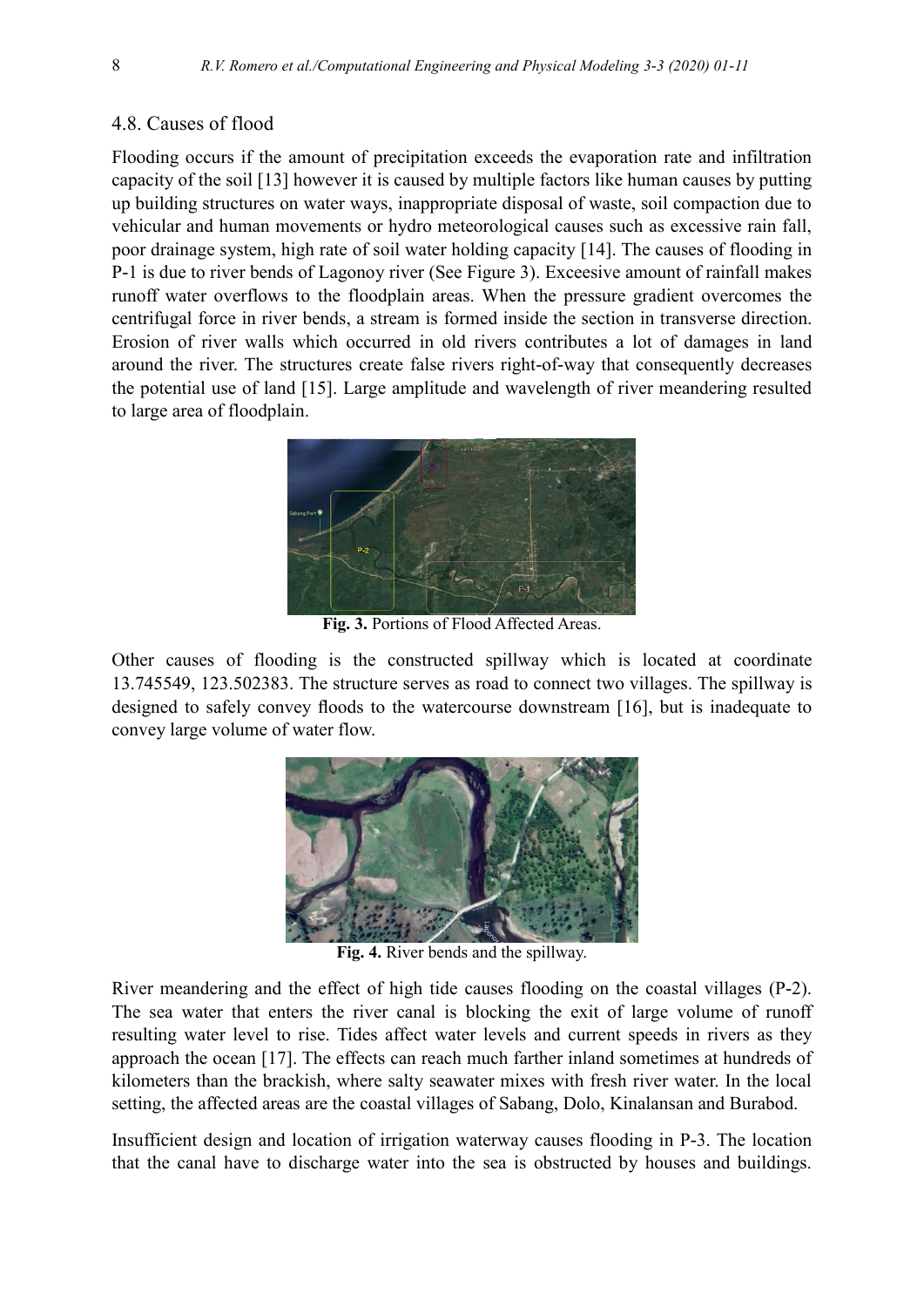Improper drainage condition is the main cause of floods that the government and local community should take necessary measure to ensure that proper drainage is built and clear during rainy season [18].

#### **5. Discussion**

Lagonoy river has sufficient catchment area to collect rainwater from Mt. Isarog, the adjoining mountain ranges of Lagonoy and from the low lying area in which urbanization is taking off. Urbanization meets the population's needs as it increased the development of paved and residential areas resulting to the alteration of time of concentration, water quantity and flow rate which significantly changed the catchment's hydrological and hydraulic characteristics suggesting that analyzes of the present and future problems is necessary to lessen the effect [19]. The daily precipitation varies as indicated by the changing amount of precipitation but there are cases that the precipitation is extraordinary resulting to widespread flooding. As building resilience in urban drainage system requires consideration of a wide range of threats that can contribute to urban flooding it was suggested that hydraulic reliability based approaches be focused on quantifying functional failure caused by extreme rainfall or dry weather flow leading to hydraulic overloading [20] . This study was able to present evidences that the area affected by flood is widespread within the coastal and riverside villages that occur within a remarkable precipitation event. Such evidences highlighted the need for experimental efforts to support the development and validation of computational models of urban floods [21]. Since, this study was focused mainly on input and output of precipitation and discharge, the mathematical models were based mainly from the definition of discharge and Mannings equation. The derived model was assumed to be useful in estimating the sufficiency of the river cross sectional area to handle extreme river discharges. However, this study does not considered the hydrologic losses in the system like evaporationn or increasing drainage capacity like retention ponds, pumping stations and flood diversion culvets [22] which requires utilization of other models. The phenomenon of urban flooding caused by surcharged sewer system could probably lead to drainage modeling [23] however they were not included on this study that the interaction between surface and water flow [24] were not emphasized. The effect of floating objects such as debris, plastic and domestic wastes were also not included. This study was able to established that the river canal is sufficient in transporting extreme precipitation water as the actual cross sectional area of the river channel is greater than the computed cross sectional area of the river flow. The established phenomenon is necessary as the socioeconomic aspects, climate characteristics, built environment and revirine process of urbanized plains subjected to flooding creates a pattern of development without predefined equilibrium state [25]. However among the causes of flooding of various villages within the vicinity of the river may be considerefd as natural and man made. Natural causes are due to river meandering and the effect of hightide associated by the position of the moon while man made causes are due to insufficient design of spillway and obstruction of irrigation waterway. The situation is experienced in other urban villages in Asia that the problem get worsed when unplanned infrastructure and urban growth are filled up in low-lying areas [26] similarly with European cities that are expereincing a steady increase in the intensity of floods due to high urban densities resulting to soil sealing that although they used piped drainage system to cope with excessive rainwater, the designs no longer have the capacity to keep pace with the on-going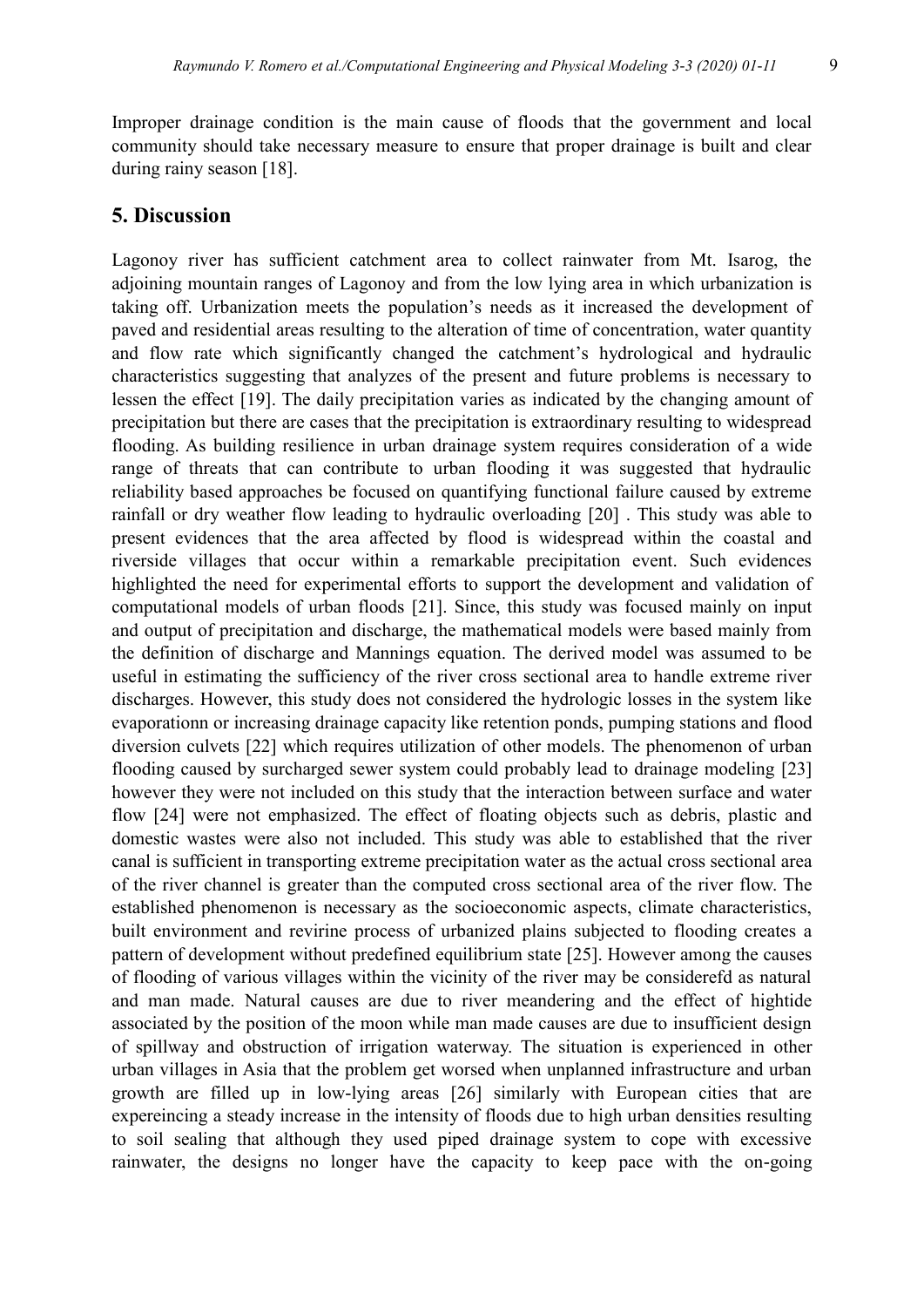urbanization and impact of climate change [27] . However, aside from the new technologies that are available for flood monitoring, modelling and mitigation like the use of light detection and ranging (LIDAR) based digital elevation model (DEM) for the storm water management model (SWMM) [28] it was insisted that there are paradigms that are suggesting the adoption of greener approaches to urban storm water management [29] as resilience in cooperative operation is superior compared to structural measures such as the installation of additional drainage facilities including pump stations and detention reservoirs [30].

## **6. Conclusion**

Three catchment areas as sources of flood water during heavy rainfall are the mountain of ranges of Lagonoy, Mt. Isarog and the low land. The catchment area is larger compared to flood affected areas. In most cases, the amount of daily precipitation is insufficient to induce flooding but there was a terrifying event that the identified area was heavily affected. A mathematical model was derived using physical modeling of a satellite map and by applying the definition of discharge and Manning's formula. The derived model was used to prove that the river canal cross sectional area is sufficient to accommodate extreme surface water flow. Causes of flooding is attributed to the position of the moon which is evidenced by difference on river depth during full/new moon and first/third quartermoon, high tide and low tide, and with heavy and non-heavy rainfall. Other causes of floods are due to river bends, insufficient design of spillway and obstruction of irrigation waterway to discharge directly surface waterflow into the ocean.

#### **References**

- [1] Priya S. A study on intensity of rainfall in urban bangalore areas. Int Res J Eng Technol 2017;4:1462–7.
- [2] Golz S, Naumann T, Neubert M, Günther B. Heavy rainfall: An underestimated environmental risk for buildings? E3S Web Conf 2016;7:08001. https://doi.org/10.1051/e3sconf/20160708001.
- [3] Lirag MTB, Estrella A. Adaptation Measures of Farmers in Response to Climate Change in Bicol Region, Philippines. Int J Adv Sci Eng Inf Technol 2017;7:2308–15. https://doi.org/10.18517/ijaseit.7.6.4325.
- [4] Zaharia L, Prevalaie R, Costache R, Minea G. Assessment and mapping of flood potential in the Slănic catchment in Romania. J Earth Syst Sci 2015;124:1311–24. https://doi.org/10.1007/s12040- 015-0608-3.
- [5] Rahmani V, Harrington J. Assessment of climate change for extreme precipitation indices: A case study from the central United States. Int J Climatol 2019;39:1013–25. https://doi.org/10.1002/joc.5858.
- [6] Meredith EP, Ulbrich U, Rust HW. The Diurnal Nature of Future Extreme Precipitation Intensification. Geophys Res Lett 2019;46:7680–9. https://doi.org/10.1029/2019GL082385.
- [7] Smithers J. Methods for design flood estimation in South Africa. Water SA 2012;38:633–46. https://doi.org/10.4314/wsa.v38i4.19.
- [8] Khaddor I, Achab M, Ben jbara A, Hafidi Alaoui A. Estimation of Peak Discharge in a Poorly Gauged Catchment Based on a Specified Hyetograph Model and Geomorphological Parameters: Case Study for the 23–24 October 2008 Flood, KALAYA Basin, Tangier, Morocco. Hydrology 2019;6:10. https://doi.org/10.3390/hydrology6010010.
- [9] Eden JM, Kew SF, Bellprat O, Lenderink G, Manola I, Omrani H, et al. Extreme precipitation in the Netherlands: An event attribution case study. Weather Clim Extrem 2018;21:90–101. https://doi.org/10.1016/j.wace.2018.07.003.
- [10] Idier D, Dumas F, Muller H. Tide-surge interaction in the English Channel. Nat Hazards Earth Syst Sci 2012;12:3709–18. https://doi.org/10.5194/nhess-12-3709-2012.